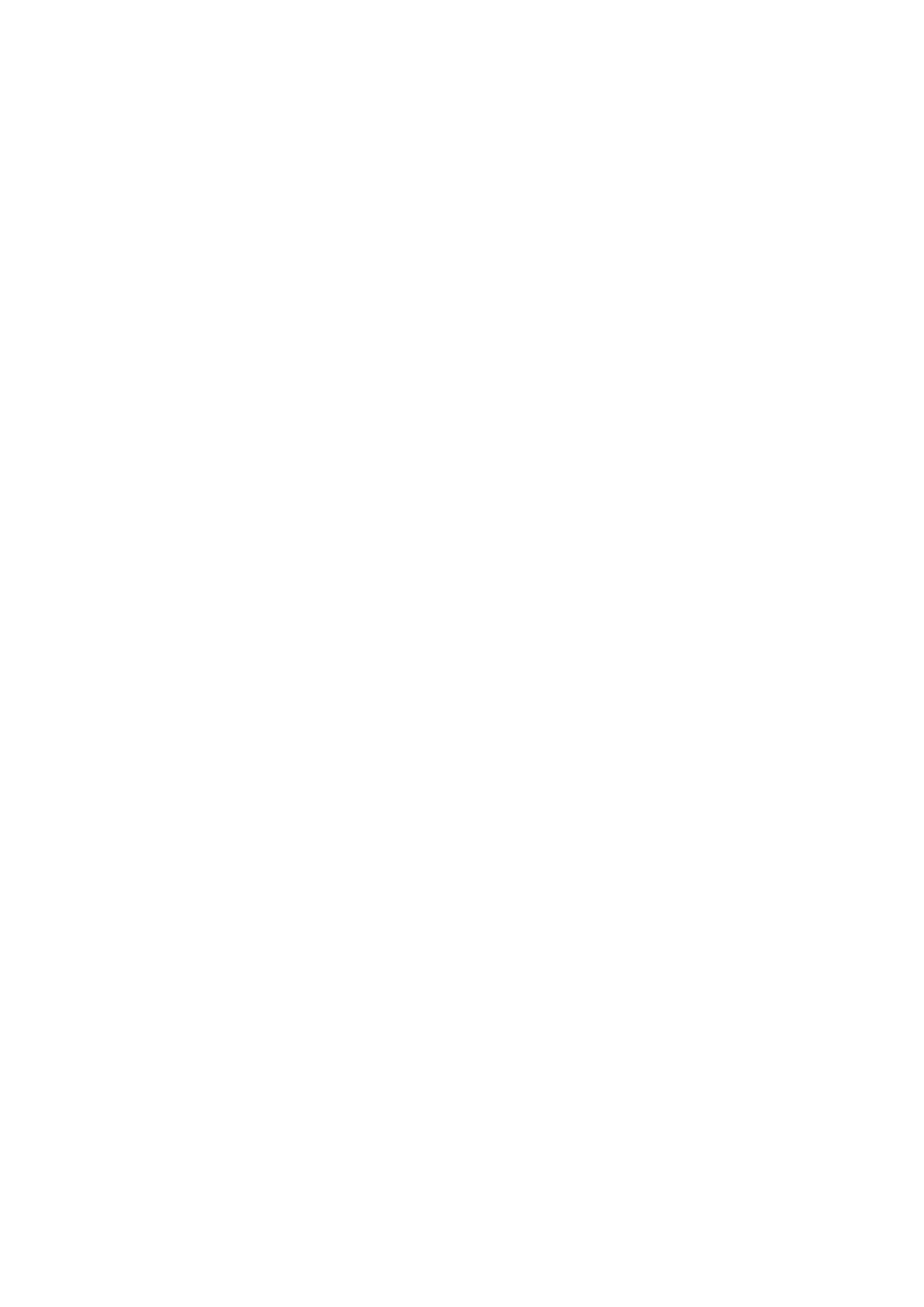*I certify that this public bill, which originated in the Legislative Assembly, has finally passed the Legislative Council and the Legislative Assembly of New South Wales.*

> *Clerk of the Legislative Assembly. Legislative Assembly, Sydney, , 2010*



New South Wales

# **Vocational Education and Training (Commonwealth Powers) Bill 2010**

Act No , 2010

An Act to refer certain matters relating to the regulation of vocational education and training to the Parliament of the Commonwealth for the purposes of section 51 (xxxvii) of the Constitution of the Commonwealth; and for other purposes.

*I have examined this bill and find it to correspond in all respects with the bill as finally passed by both Houses.*

*Assistant Speaker of the Legislative Assembly.*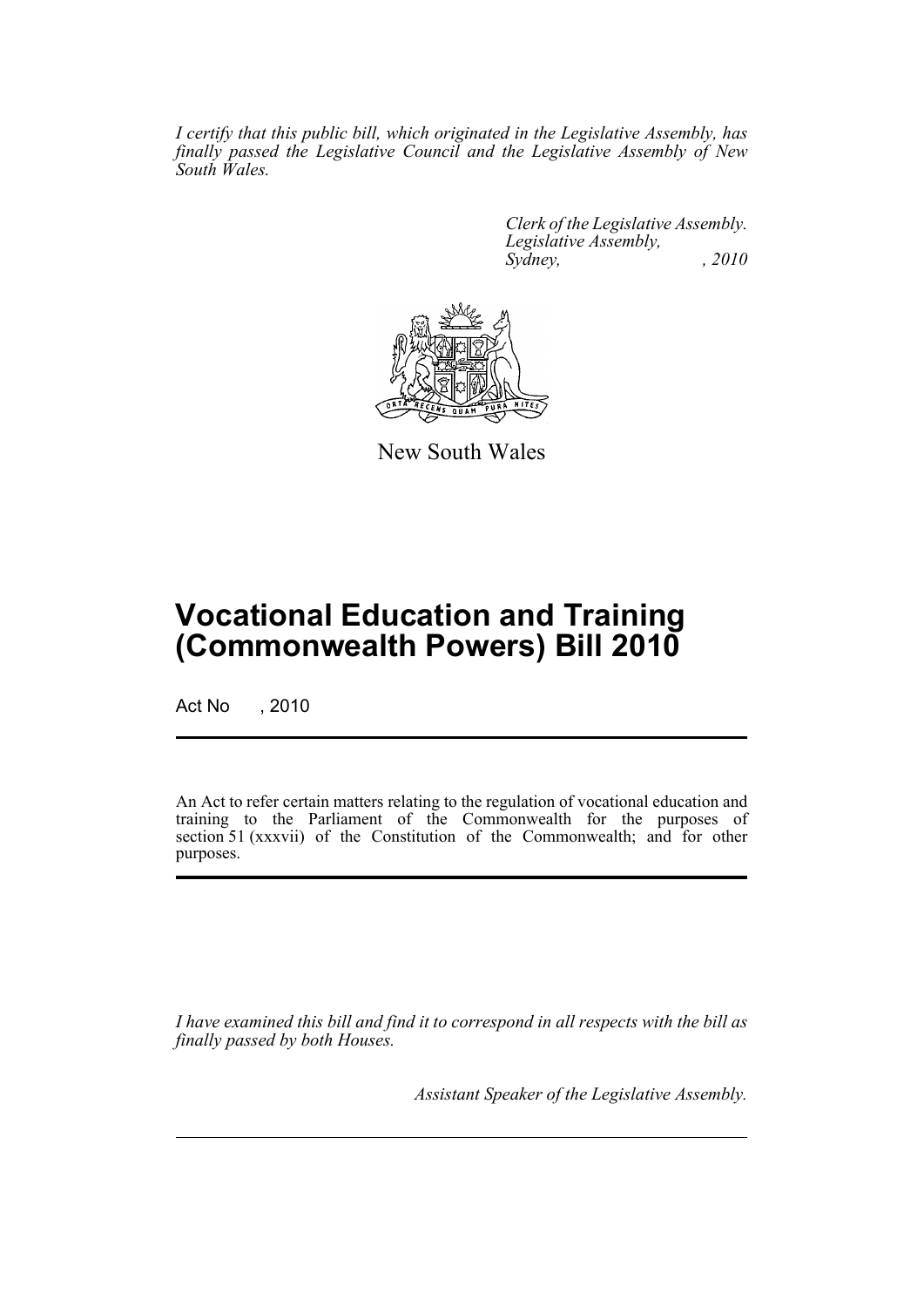#### <span id="page-3-0"></span>**The Legislature of New South Wales enacts:**

#### **1 Name of Act**

This Act is the *Vocational Education and Training (Commonwealth Powers) Act 2010*.

#### <span id="page-3-1"></span>**2 Commencement**

This Act commences on a day or days to be appointed by proclamation.

#### <span id="page-3-2"></span>**3 Definitions**

In this Act:

*amendment reference* means the reference under section 6 (2).

*continuing VET matter* has the meaning given in section 5.

*express amendment* of the national VET legislation means the direct amendment of the text of the national VET legislation (whether by the insertion, omission, repeal, substitution or relocation of words or matter) by another Commonwealth Act, but does not include the enactment by a Commonwealth Act of a provision that has or will have substantive effect otherwise than as part of the text of the national VET legislation.

*initial reference* means the reference under section 6 (1).

*initial VET matters* has the meaning given in section 4.

*national VET instrument* means any instrument (whether or not of a legislative character) that is made or issued under the national VET legislation.

*national VET legislation* means Commonwealth Acts enacted in the terms, or substantially in the terms, of the tabled text and as in force from time to time.

*tabled text* means the text of the following proposed Bills for Commonwealth Acts:

- (a) *National Vocational Education and Training Regulator Bill 2010*,
- (b) *National Vocational Education and Training Regulator (Transitional Provisions) Bill 2010*,

as tabled in the Legislative Assembly of New South Wales on 24 November 2010 by or on behalf of the Minister introducing the Bill for the *Vocational Education and Training (Commonwealth Powers) Act 2010* of that State in the Legislative Assembly.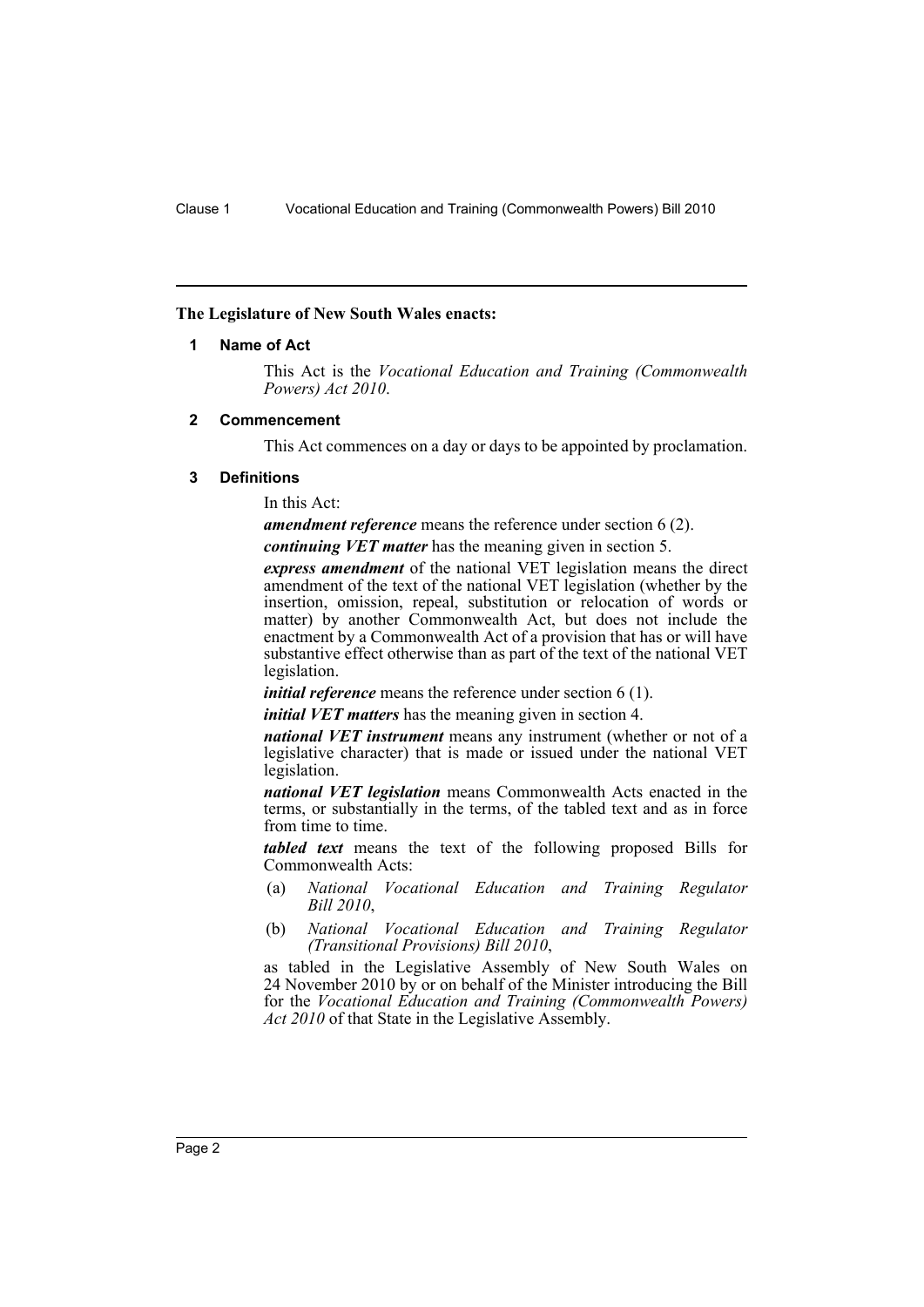#### <span id="page-4-0"></span>**4 Initial VET matters**

The initial VET matters are the matters to which the provisions of the tabled text relate to the extent that those matters are included in the legislative powers of the Parliament of the State.

## <span id="page-4-1"></span>**5 Continuing VET matters**

- (1) Each of the following matters is a continuing VET matter to the extent that it is included in the legislative powers of the Parliament of the State:
	- (a) the registration and regulation of vocational education and training organisations,
	- (b) the accreditation or other recognition of vocational education and training courses or programs,
	- (c) the issue and cancellation of vocational education and training qualifications or statements of attainment,
	- (d) the standards to be complied with by a vocational education and training regulator,
	- (e) the collection, publication, provision and sharing of information about vocational education and training,
	- (f) investigative powers, sanctions and enforcement in relation to any of the above.
- (2) However, a continuing VET matter does not include the matter of making a law that excludes or limits the operation of a State law to the extent that the State law makes provision with respect to:
	- (a) primary or secondary education (including the education of children subject to compulsory school education), or
	- (b) tertiary education that is recognised as higher education and not vocational education and training, or
	- (c) the rights and obligations of persons providing or undertaking apprenticeships or traineeships, or
	- (d) the qualifications or other requirements to undertake or carry out any business, occupation or other work (other than that of a vocational education and training organisation), or
	- (e) the funding by the State of vocational education and training, or
	- (f) the establishment or management of any agency of the State that provides vocational education and training.
- (3) In this section:

*State law* means any Act of the State or any instrument made under such an Act, whenever enacted or made and as in force from time to time.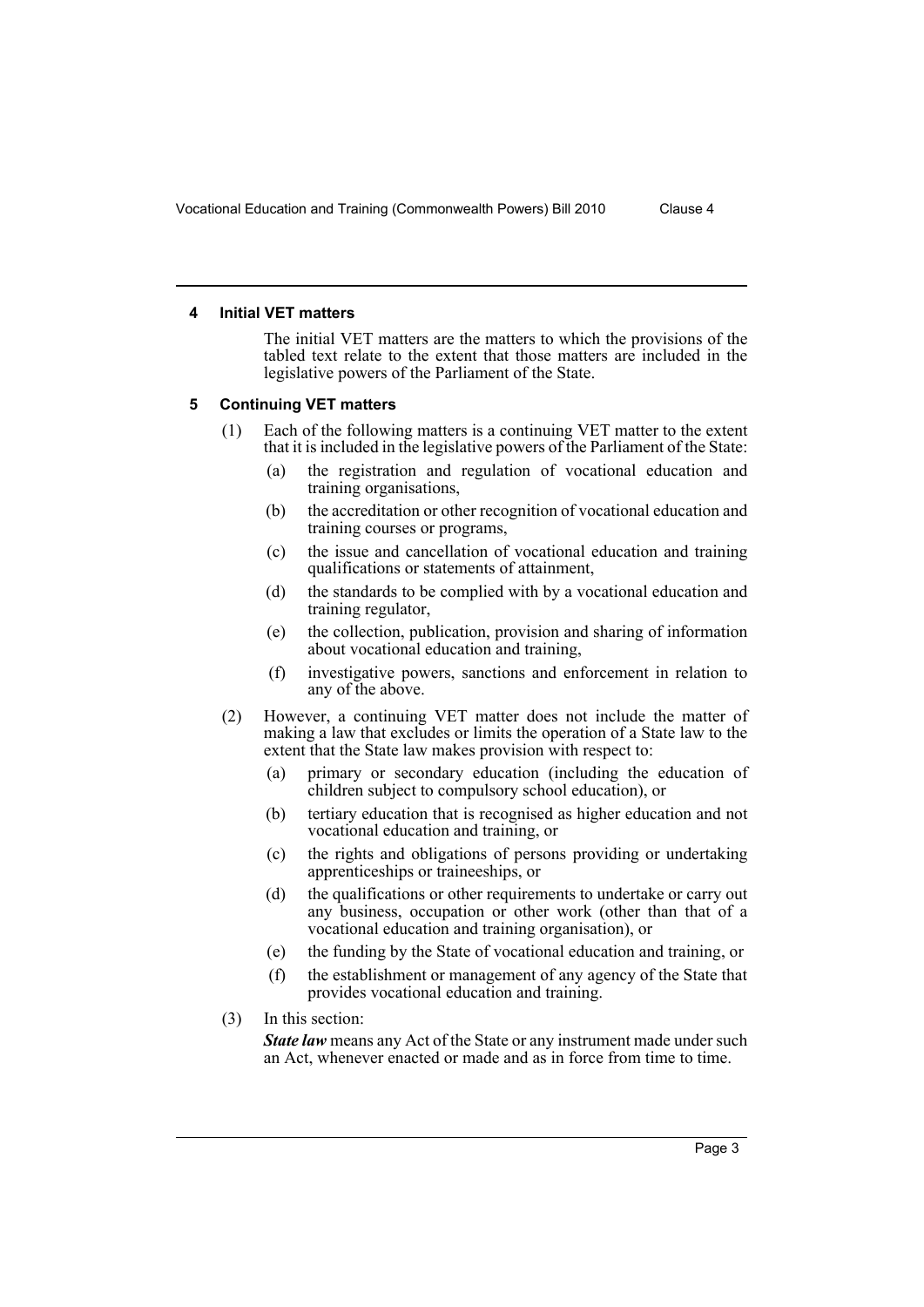#### <span id="page-5-0"></span>**6 References**

- (1) The initial VET matters are referred to the Parliament of the Commonwealth, but only to the extent of the making of laws with respect to those matters by enacting Acts in the terms, or substantially in the terms, of the tabled text.
- (2) Each continuing VET matter is referred to the Parliament of the Commonwealth, but only to the extent of the making of laws with respect to the matter by making express amendments of the national VET legislation.
- (3) The operation of each of subsections (1) and (2) is not affected by the other subsection.
- (4) The reference of a matter under subsection (1) or (2) has effect only if and to the extent that the matter is not included in the legislative powers of the Parliament of the Commonwealth (otherwise than by a reference for the purposes of section 51 (xxxvii) of the Constitution of the Commonwealth).
- (5) Despite any provision of this Act other than section 9 (4), a reference under subsection (1) or (2) has effect for a period:
	- (a) beginning when the subsection under which the reference is made commences, and
	- (b) ending at the end of the day fixed under section 8 as the day on which the reference is to terminate,

but not longer.

#### <span id="page-5-1"></span>**7 Amendment of Commonwealth law**

It is the intention of the Parliament of the State that:

- (a) the national VET legislation may be expressly amended, or have its operation otherwise affected, at any time by provisions of Commonwealth Acts the operation of which is based on legislative powers that the Parliament of the Commonwealth has apart from a reference of any matters for the purposes of section 51 (xxxvii) of the Constitution of the Commonwealth, and
- (b) the national VET legislation may have its operation affected, otherwise than by express amendment, at any time by provisions of national VET instruments.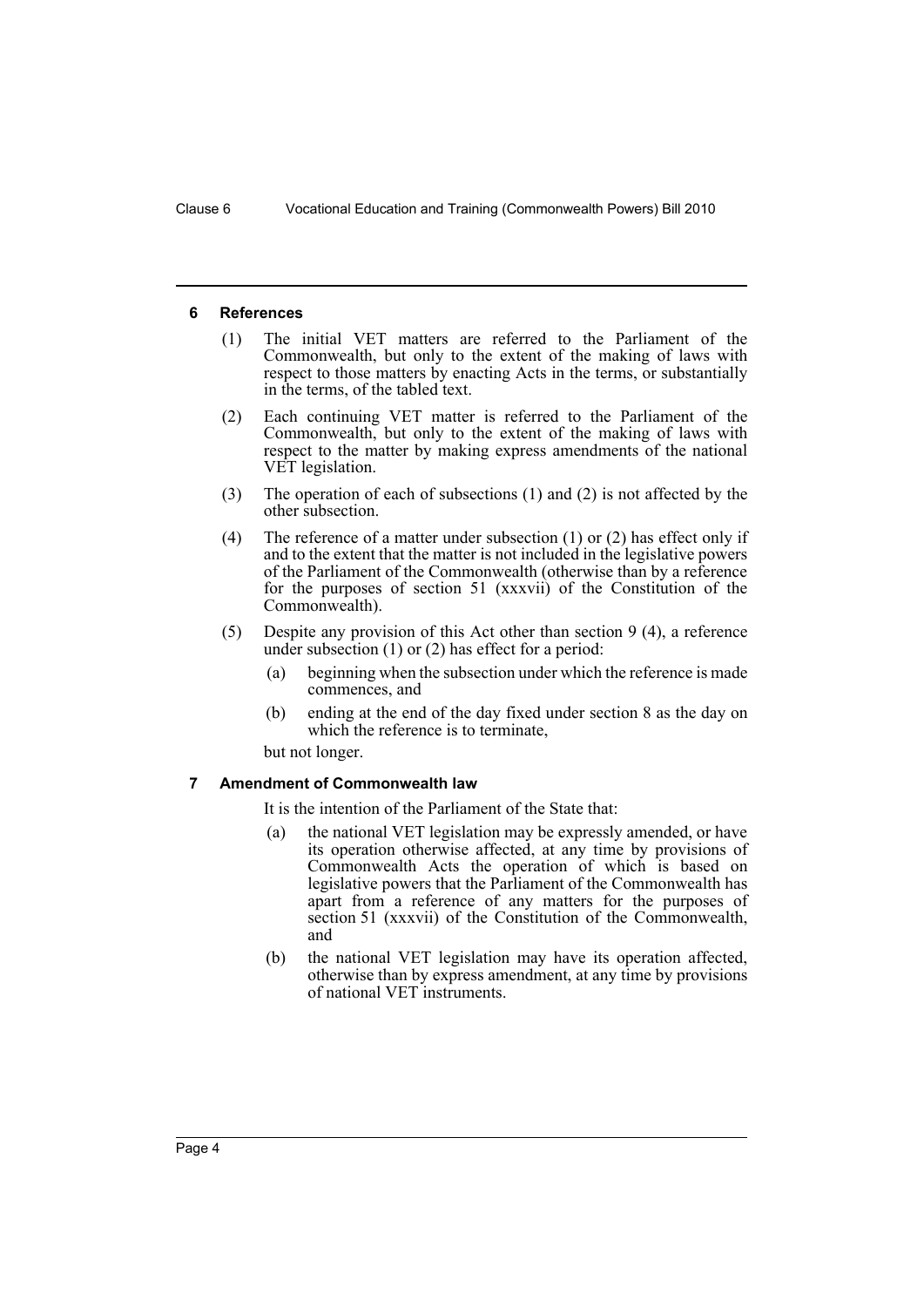#### <span id="page-6-0"></span>**8 Termination of references**

- (1) The Governor may, at any time, by proclamation published on the NSW legislation website, fix a day as the day on which:
	- (a) the initial reference and the amendment reference are to terminate, or
	- (b) the amendment reference is to terminate, or
	- (c) the initial reference is to terminate (if the amendment reference has been previously terminated).
- (2) A day fixed under subsection (1) must be no earlier than the first day after the end of the period of 6 months beginning with the day on which the proclamation is published.
- (3) The Governor may, by proclamation published on the NSW legislation website, revoke a proclamation published under subsection (1).
- (4) A revoking proclamation has effect only if published before the day fixed under subsection (1).
- (5) If a revoking proclamation has effect the revoked proclamation is taken, for the purposes of section 6, never to have been published but the revocation does not prevent publication of a further proclamation under subsection  $(1)$ .

#### <span id="page-6-1"></span>**9 Effect of termination of amendment reference before termination of initial reference**

- (1) In this section:
	- *existing legislation* means the national VET legislation as:
	- (a) amended by laws made under the amendment reference that have come into operation before the termination, or
	- (b) amended or affected by provisions referred to in section 7 (a) or (b) that have come into operation before the termination,

and as in operation immediately before the termination.

*termination* means the termination of the amendment reference.

(2) A reference in this section to provisions referred to in section 7 (b) includes a reference to national VET instruments made to carry out or give effect to the national VET legislation as amended by laws made under the amendment reference.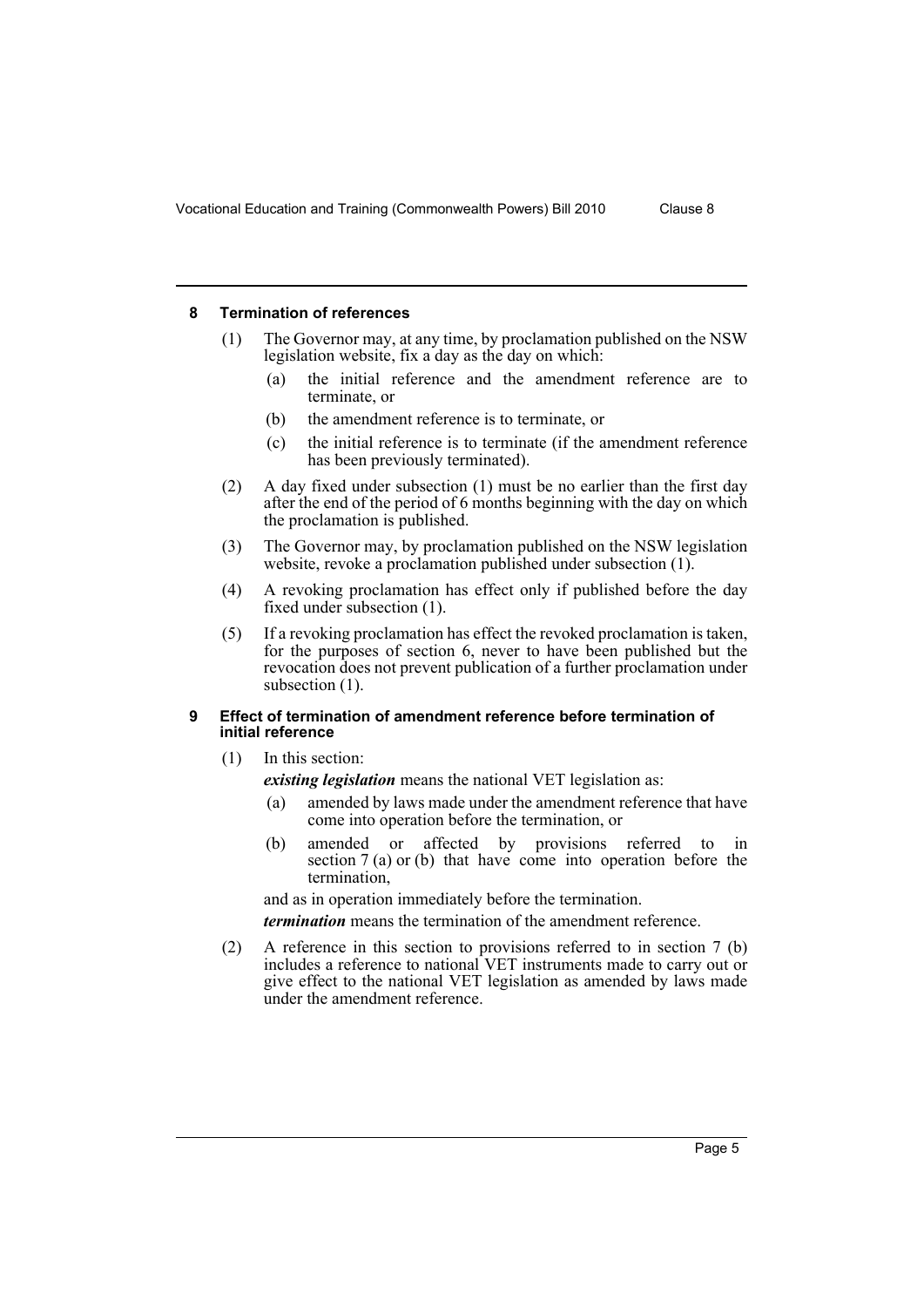- (3) It is the intention of the Parliament of the State that, if the amendment reference terminates before the initial reference terminates, the termination of the amendment reference does not affect:
	- (a) laws made under the amendment reference before the termination, or
	- (b) the continued operation in the State of the existing legislation or of the existing legislation as:
		- (i) amended after the termination by laws referred to in paragraph (a) that come into operation after the termination, or
		- (ii) amended or affected after the termination by provisions referred to in section 7 (a) or (b).
- (4) Accordingly, the amendment reference continues to have effect for the purposes of subsection (3) unless the initial reference is terminated.
- (5) Subsection (3) or (4) does not apply to or in relation to an amendment of the national VET legislation that is excluded from the operation of this section by the proclamation that terminates the amendment reference.

## <span id="page-7-0"></span>**10 Evidence of tabled text**

- (1) A certificate of the Clerk of the Legislative Assembly of New South Wales certifying that a document is an accurate copy of the tabled text, or is an accurate copy of a particular part or of particular provisions of the tabled text, is admissible in evidence in any proceedings and is evidence:
	- (a) of the matter certified, and
	- (b) that the text of the proposed Commonwealth Bills was tabled in the Legislative Assembly of New South Wales as referred to in the definition of *tabled text* in section 3.
- (2) Subsection (1) does not affect any other way in which the tabling or content of the tabled text, or the accuracy of a copy of the tabled text or of a part or provisions of the tabled text, may be established.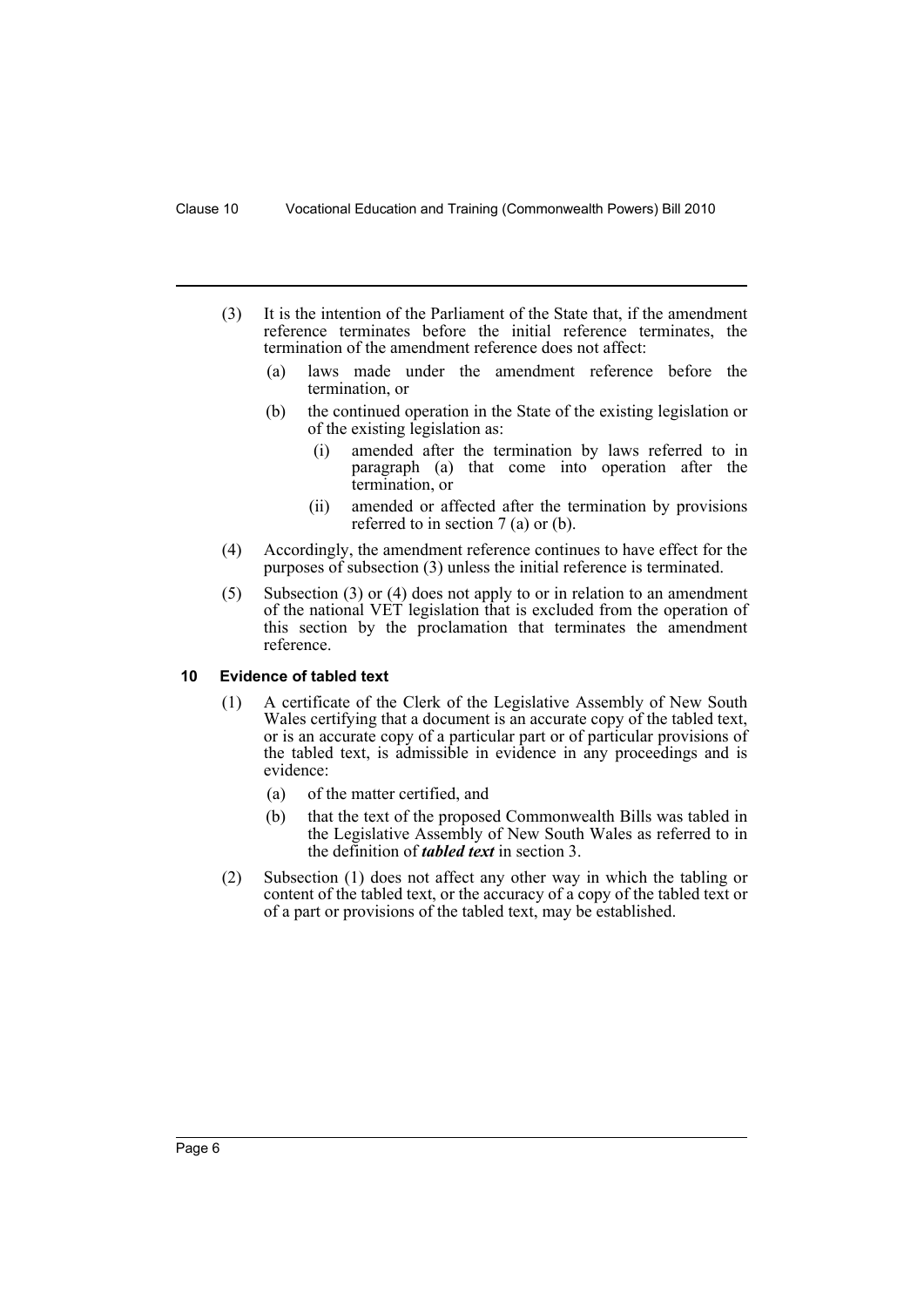Repeal Schedule 1

## <span id="page-8-0"></span>**Schedule 1 Repeal**

The *Vocational Education and Training Act 2005* No 100 is repealed.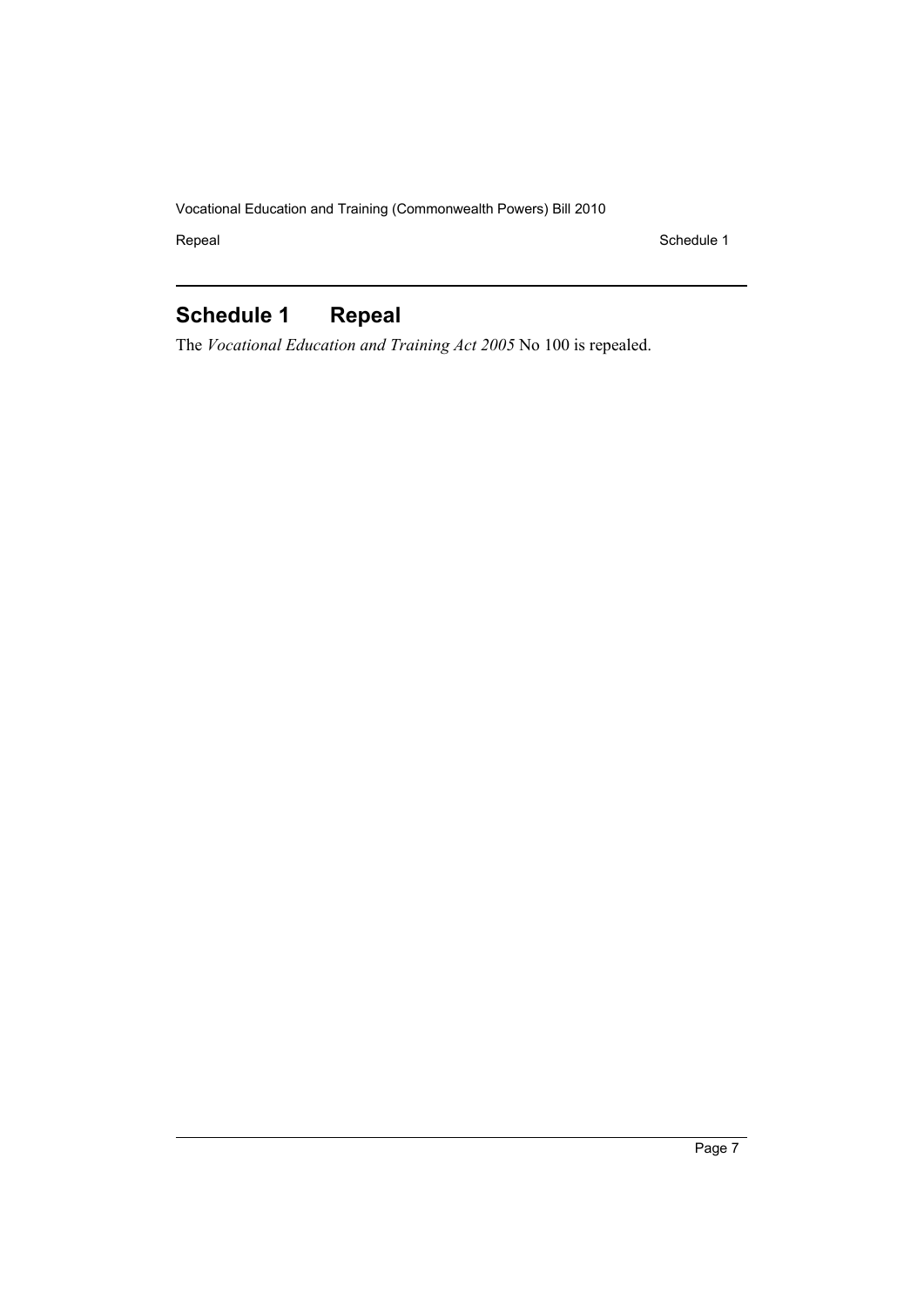## <span id="page-9-0"></span>**Schedule 2 Consequential amendment of other legislation**

## **2.1 Apprenticeship and Traineeship Act 2001 No 80**

## **Dictionary**

Omit the definition of *registered training organisation*. Insert instead:

*registered training organisation* means a NVR registered training organisation within the meaning of the *National Vocational Education and Training Regulator Act 2011* of the Commonwealth.

## **2.2 Board of Vocational Education and Training Act 1994 No 33**

## **Section 6 Objects of the Board**

Omit section 6 (i).

## **2.3 Education Act 1990 No 8**

## **Section 21B Compulsory school-age**

Omit "a vocational course within the meaning of the *Vocational Education and Training Act 2005*" from section 21B (6) (b).

Insert instead "a VET accredited course within the meaning of the *National Vocational Education and Training Regulator Act 2011* of the Commonwealth".

## **2.4 Fines Act 1996 No 99**

## **Schedule 1 Statutory provisions under which penalty notices issued**

Omit the following:

*Vocational Education and Training Act 2005*, section 45

## **2.5 Higher Education Act 2001 No 102**

## **Section 3 Definitions**

Omit "an accredited course within the meaning of the *Vocational Education and Training Act 2005*" from the definition of *post-graduate qualification* in section  $3(1)$ .

Insert instead "a VET accredited course within the meaning of the *National Vocational Education and Training Regulator Act 2011* of the Commonwealth".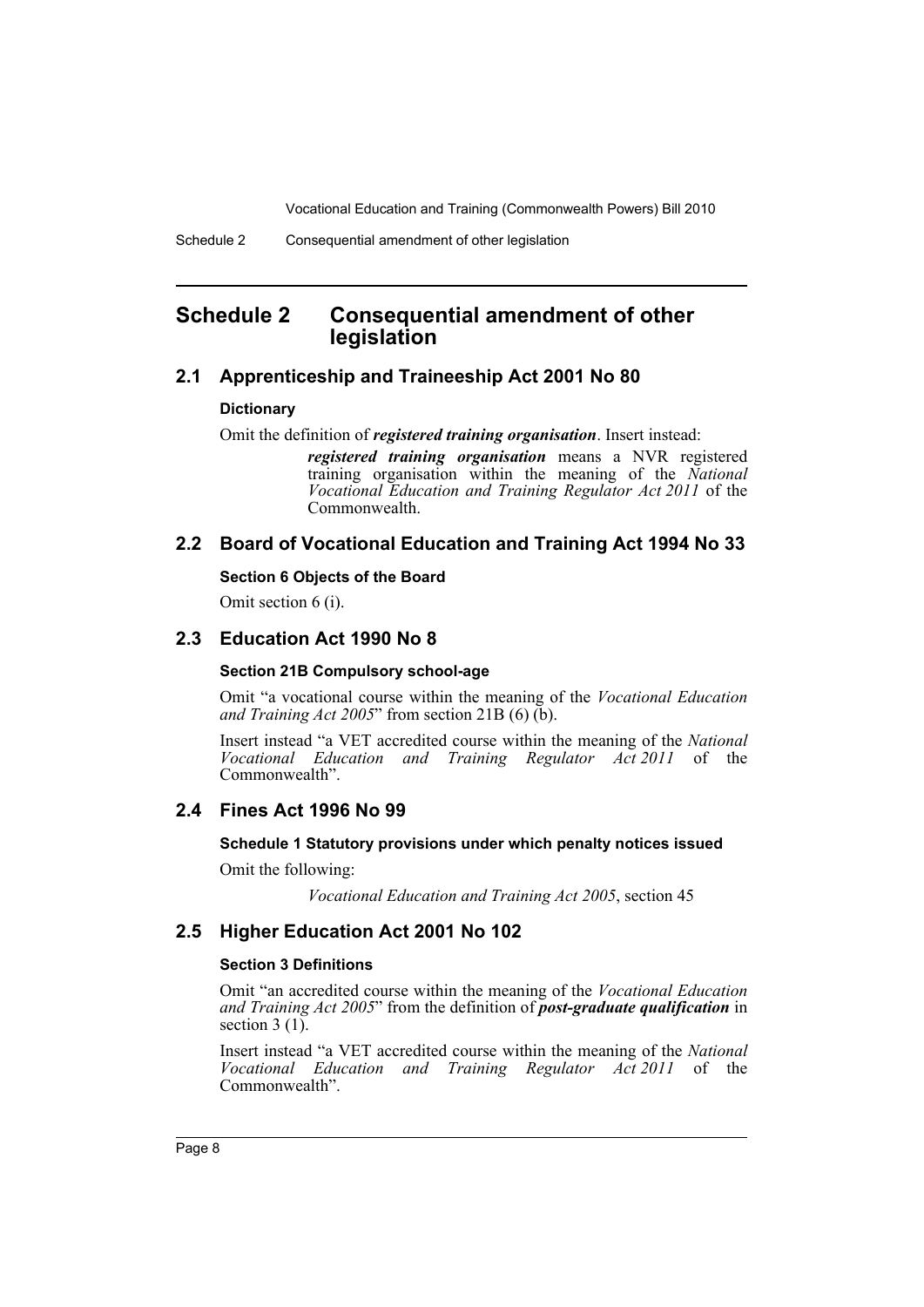Consequential amendment of other legislation Schedule 2 Schedule 2

## **2.6 Public Finance and Audit Act 1983 No 152**

### **Schedule 2 Statutory bodies**

Omit "Vocational Education and Training Accreditation Board".

## **2.7 Public Sector Employment and Management Act 2002 No 43**

## **Schedule 1, Part 3 Special Employment Divisions**

Omit the matter relating to the Vocational Education and Training Accreditation Board Division.

## **2.8 Technical and Further Education Commission Act 1990 No 118**

## **Section 7 Miscellaneous functions**

Omit section 7 (2) (a). Insert instead:

(a) in the case of the provision of accredited courses of study and the conferring of educational awards or statements of attainment in connection with those courses—the provisions of the *National Vocational Education and Training Regulator Act 2011* of the Commonwealth, and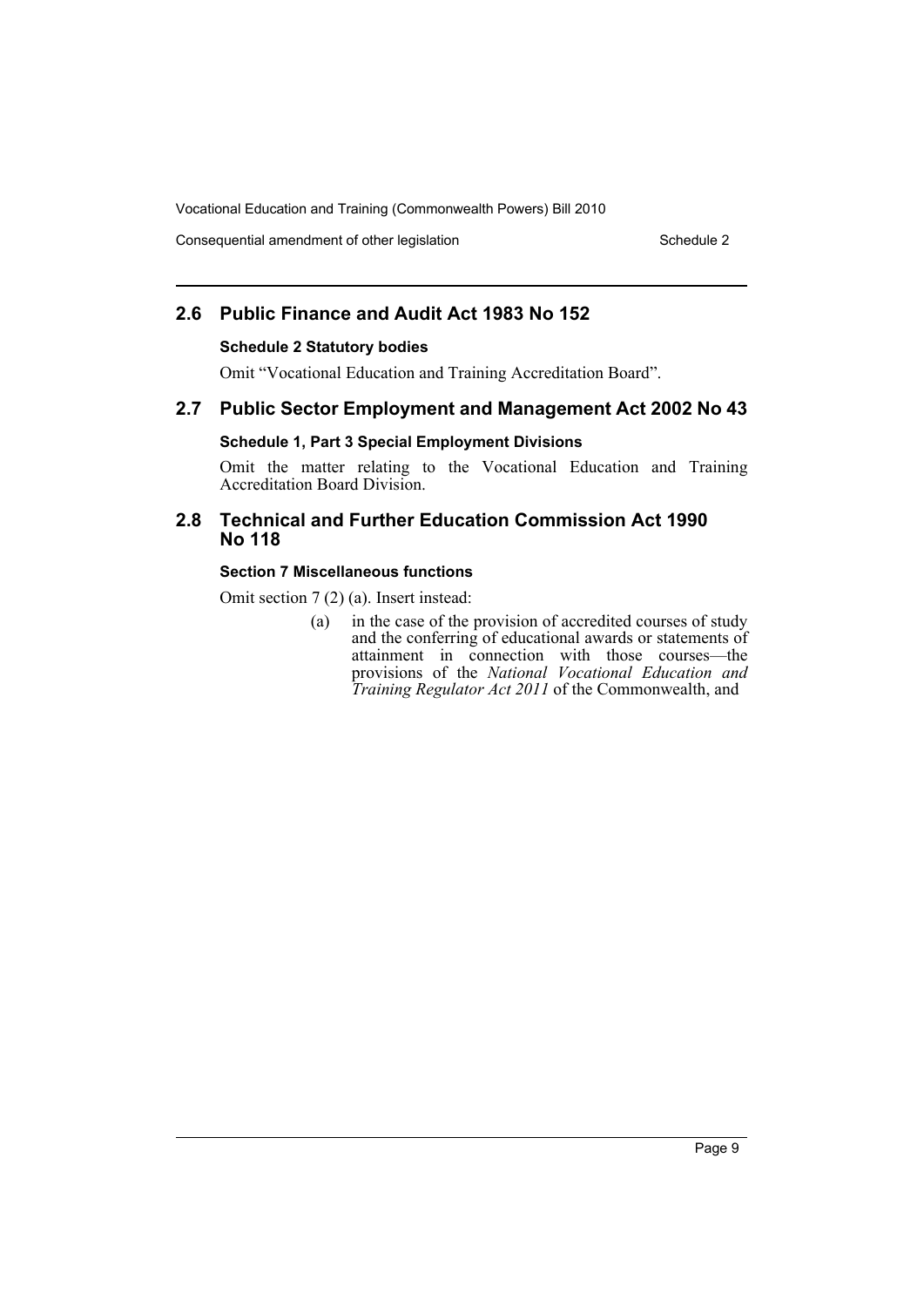Schedule 3 Savings, transitional and other provisions

## <span id="page-11-0"></span>**Schedule 3 Savings, transitional and other provisions**

## **Part 1 General**

## **1 Definitions**

In this Schedule:

*national VET legislation* means:

- (a) the *National Vocational Education and Training Regulator Act 2011* of the Commonwealth, and
- (b) the *National Vocational Education and Training Regulator (Transitional Provisions) Act 2011* of the Commonwealth.

*National VET Regulator* means the National Vocational Education and Training Regulator established under the *National Vocational Education and Training Regulator Act 2011* of the Commonwealth.

*NSW Vocational Education and Training Accreditation Board* means the Vocational Education and Training Accreditation Board established under the *Vocational Education and Training Act 2005* of New South Wales immediately before the repeal of that Act by this Act.

## **2 Regulations**

- (1) The Governor may make regulations containing provisions of a savings or transitional nature consequent on:
	- (a) the enactment of this Act, or
	- (b) the transition from the application of the provisions of the *Vocational Education and Training Act 2005* of New South Wales to the application of the provisions of the National VET legislation.
- (2) If such a regulation so provides, it has effect despite any other provision of this Schedule.
- (3) A provision of a regulation made under this clause may, if the regulations so provide, take effect from the date of assent to the Act concerned or a later date.
- (4) To the extent to which any such provision takes effect from a date that is earlier than the date of its publication on the NSW legislation website, the provision does not operate so as:
	- (a) to affect, in a manner prejudicial to any person (other than the State or an authority of the State), the rights of that person existing before the date of its publication, or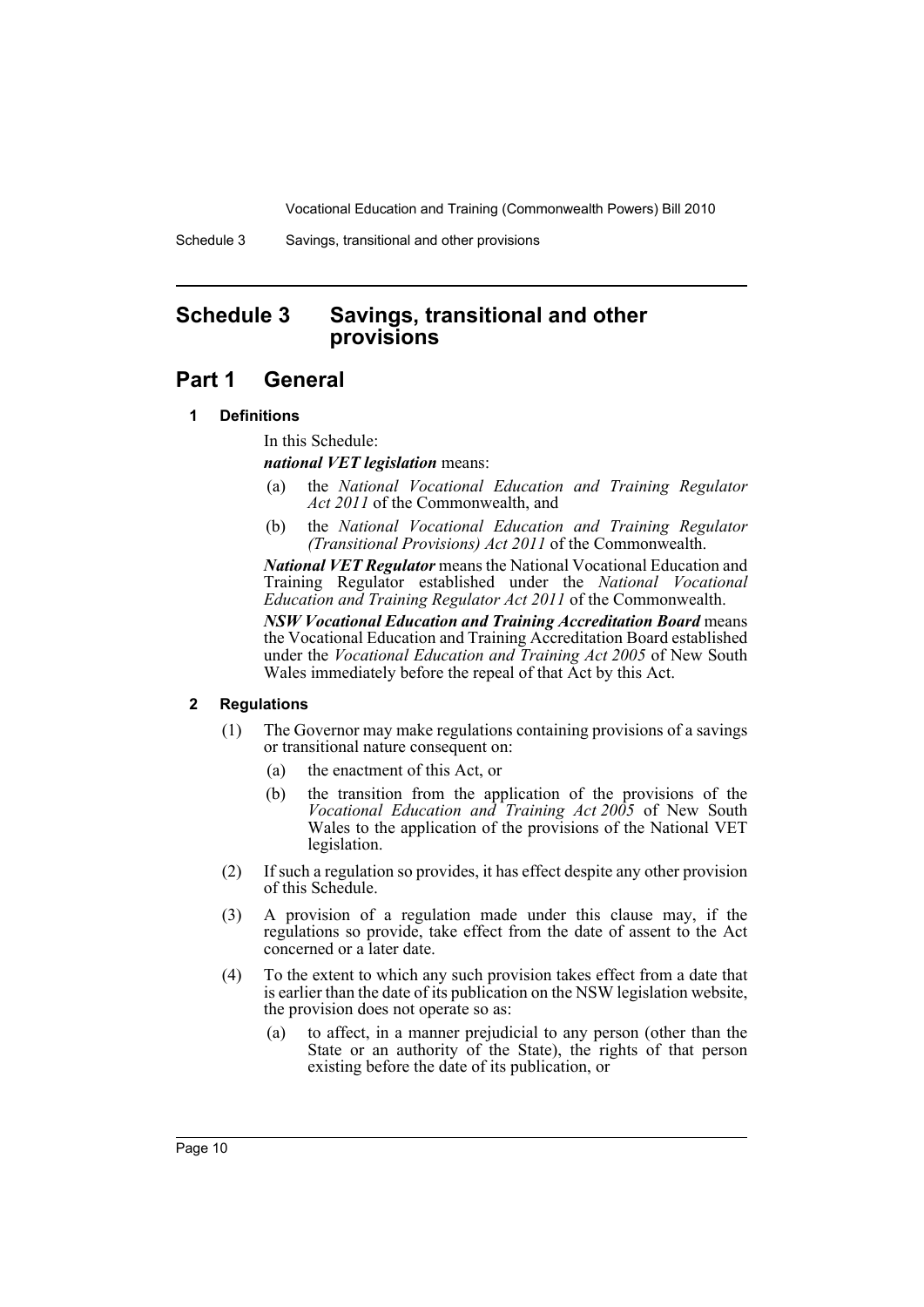Savings, transitional and other provisions Schedule 3 and Schedule 3

(b) to impose liabilities on any person (other than the State or an authority of the State) in respect of anything done or omitted to be done before the date of its publication.

## **Part 2 Provisions consequent on enactment of this Act**

## **3 Dissolution of NSW VET Accreditation Board**

- (1) The NSW Vocational Education and Training Accreditation Board is dissolved.
- (2) A person who held office as a member of the Board immediately before its dissolution ceases to hold office as a member of the Board and is not entitled to any remuneration or compensation for loss of that office.
- (3) Any assets, rights or liabilities of the Board immediately before its dissolution become (subject to the National VET legislation) the assets or liabilities of the Crown.

## **4 Construction of references to former NSW VET legislation and Board**

- (1) In any document:
	- (a) a reference to the *Vocational Education and Training Act 2005* of New South Wales extends to the national VET legislation, and
	- (b) a reference to a provision of that Act extends to the corresponding provision (if any) of the national VET legislation, and
	- (c) a reference to the NSW Vocational Education and Training Accreditation Board extends to the National VET Regulator,

except to the extent that the context or subject-matter otherwise indicates or requires.

(2) In this clause, *document* means any Act (other than this Act) or statutory instrument, or any other instrument, or any contract or agreement.

## **5 Provision of information and assistance to National VET Regulator**

- (1) The Director-General of the Department of Education and Training, or a person authorised in writing by the Director-General, may, on the Director-General's or authorised person's own initiative or at the request of the National VET Regulator or an agency of the Commonwealth:
	- (a) provide the National VET Regulator or agency of the Commonwealth with such documents and other information in the possession or control of the Director-General that is